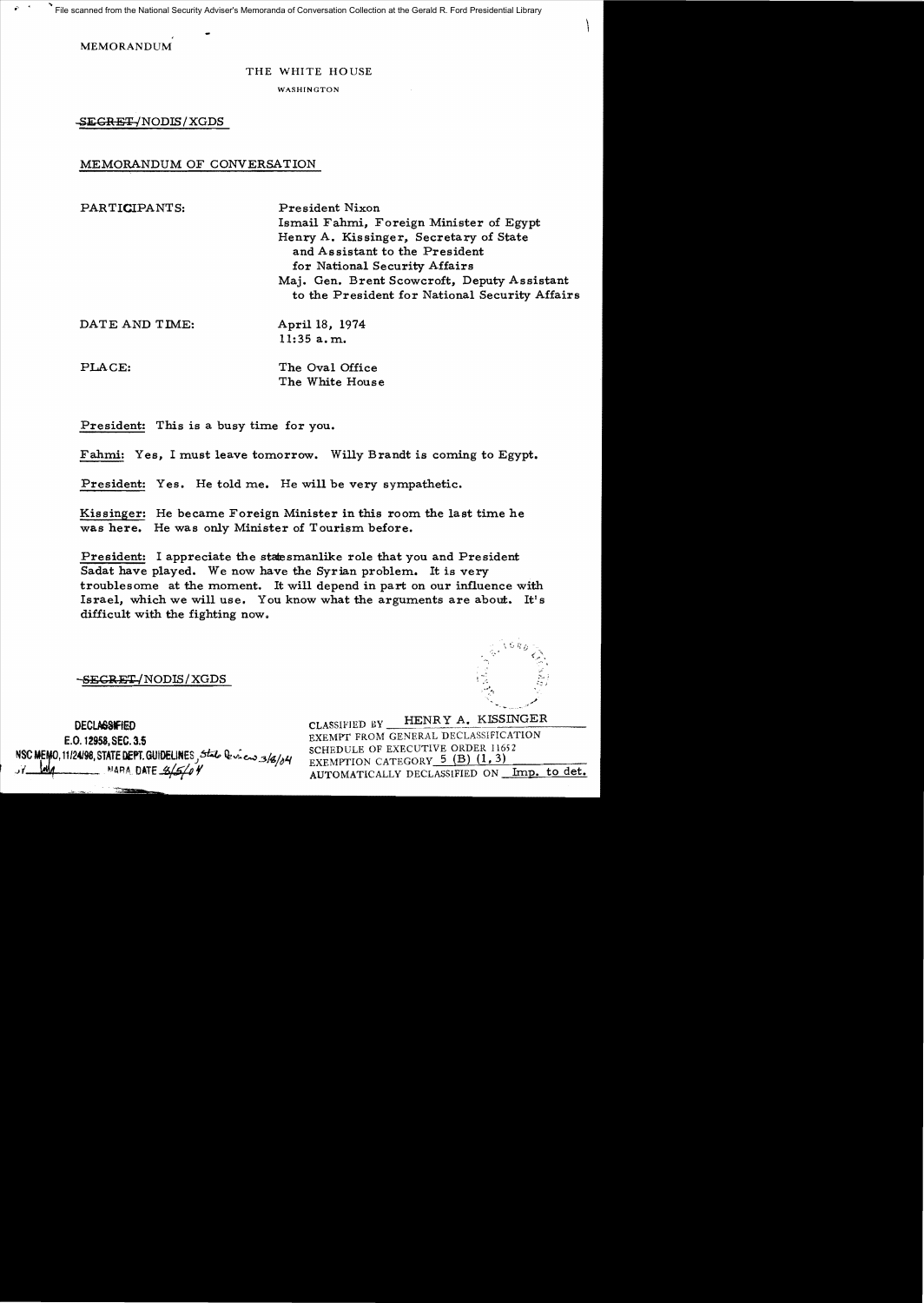Fahmi: Don't worry about the fighting. It's not serious. It may be a prelude to real disengagement. I told Henry yesterday about the Security Council. There is a discussion going on now. You vetoed a previous resolution because it was not balanced. My fear is if you veto now, there will be a critical reaction. Henry's mission will become almost impossible, and the extremists and the Soviet Union will use it in a devastating way. They will try to prove that Sadat is wrong and there is no change in U. S. policy. I would advise changing the reso lution first so you can support it and pull the rug from the Soviet Union. If you can't change it that much, at least abstain or don't participate in the vote. If you speak to Lebanon, nobody can force the Lebanese Foreign Minister to move to a stronger position.

Kissinger: We have a draft which we could live with.

President: Will the Lebanese buy it? Overriding all this is our ability to deliver the Israelis. To do this we have to maintain some" stroke" with them. If there can be some reference to the attacks and that Lebanon didn't approve.... If it is a straight condemnation of Israel, we would be in trouble. I think they did overreact, but we would jeopardize our ability to move them on disengagement.

Kissi nger: Next week we are asking the Jewish leaders to put pressure on Israel to move behind Kuneitra. But if we get in a brawl over this incident  $--$  and Israel is not wholly wrong  $--$  my mission will be jeopardized.

Fahmi: I agree. But Israel is only one part of it. But if all the Arabs and the Soviet Union are against you, you will embarrass Sadat. All you have done until now will be erased. I am very worried. Even consider some Machiavellian ways -- even to postpone it.

Kissinger: The French and the Soviet Union are impossible.

Fahmi: Jobert is unbelievable. He attacked us for dealing with the U.S.

Kissinger: He said you could have dealt directly with Israel.

Fahmi: The best thing is to postpone it.

Kissinger: That would be fine with us.

Fahmi: Or if you don't succeed, maybe a message to Frangie on what you could do. He could get a bal anced resolution.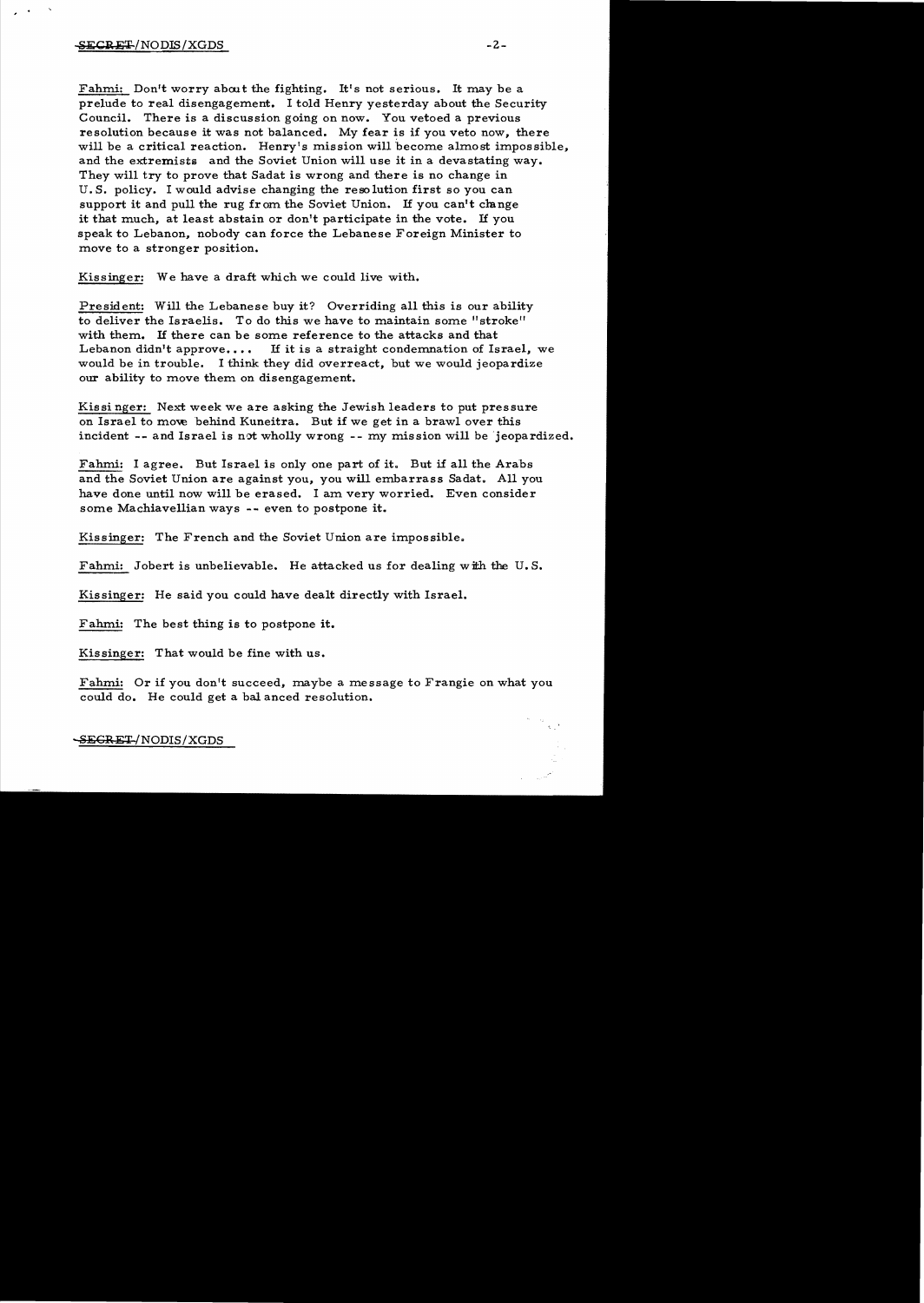#### -SECRET !NODIS/XGDS -3

Kissinger: Do you agree?

President: Postponement would be the best. But a compromise you would try that we could sell to Lebanon would be helpful. A resolution solely condemning Israel would be tough for us.

Fahmi: That is only one side. Sadat may even revoke the Soviet treaty today.

President: We don't want him embarrassed. You two work it out.

Fahmi: Don't say I am involved in the compromise. You know that leak.

Kissinger: Some SOB in State leaked that the reason for hope was a more reasonable Egyptian position compared to Syria.

President: We are with you. We can't embarrass Sadat. It cannot appear he is compromising his principles.

Fahmi: We want a change, but on our basic principles. We want a relationship. One we are not ashamed of, I speak each time with you about future strategy. I hope your visit, Mr. President, will be the end of May. The Soviet Union is acting in a positive way around us.

Kissinger: They have even approached the Jordanians.

President: This has to be handled carefully. Gromyko is sensitive. We must not leave the impression the Soviet Union is being left out. The problem is tactics.

It gets back to Israel. We are the only ones who can move them. We understand you need to pay attention to the Soviet Union.

Fahmi: We are not worried about the Soviet Union. They know our relations are deteriorating. I spent three hours here with Gromyko, 20 in Moscow, four with Brezhnev. I am trying to blame them but it is tough. I am not worried about what they can do in Egypt, but they can move quickly to support Asad and stop everything sent to us. I am sure Sadat will abrogate the treaty. Gromyko begged Sadat for hours not to do it. I know Sadat will blow it up. When they see part of the American fleet in Port Said and they are not involved, when they have a port in Alexandria, a super power can't forget this. If Sadat moves, it will cause a repercussion against them in the Arab world. We expect that at the proper time you will help Sadat.

§BGRET/NODIS/XGDS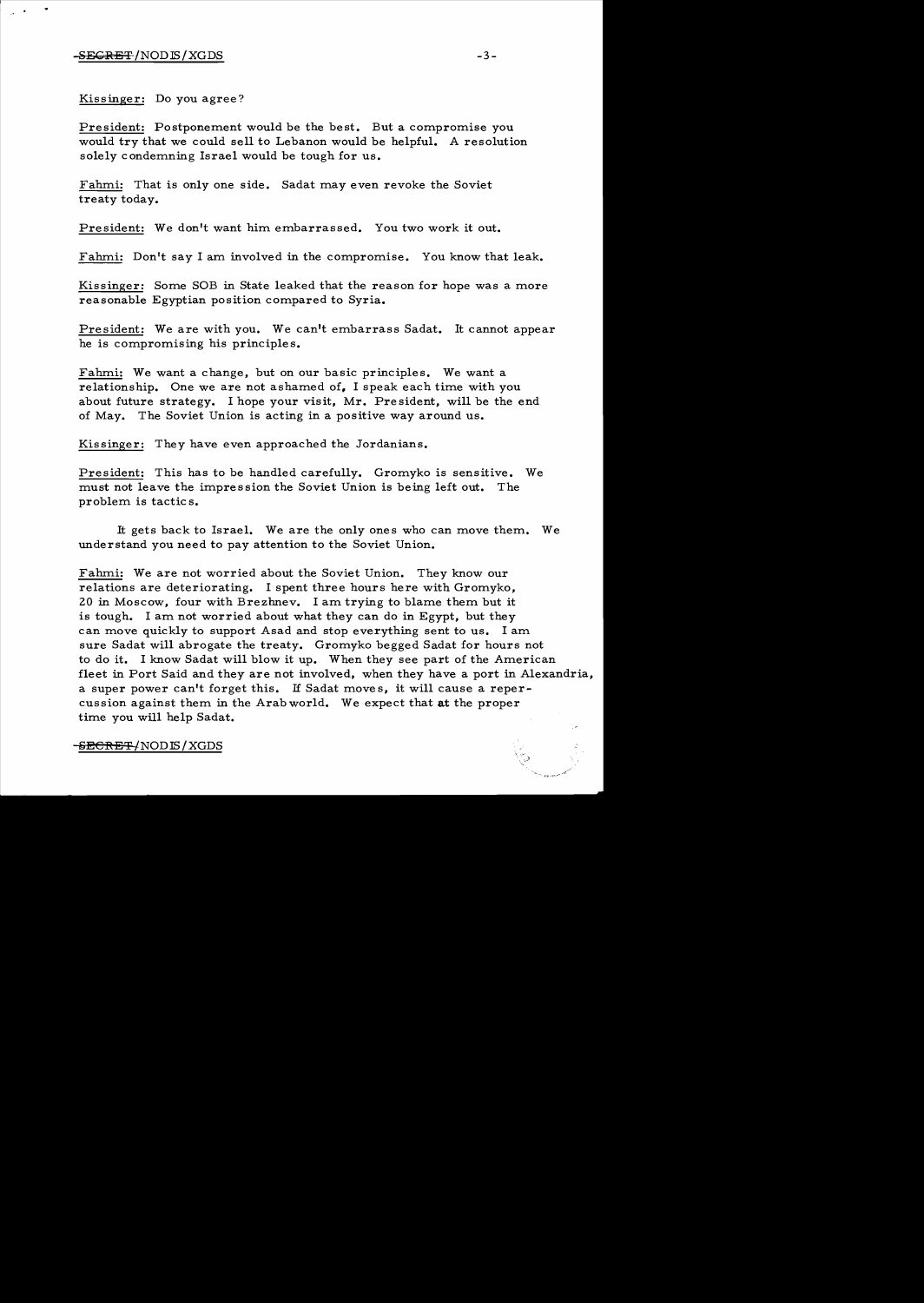#### $-$ <del>SECRET</del>/NOD IS/XGDS  $-4-$

President: In bilateral relations, outside the USSR, we are subject to the whim of Congress. I think we will be successful, but not as much as we want. Clearing the Canal, hopefully PL-480, some economic assistance. You have talked with Henry about arms. All this has my total support.

If you push them out too fast, you become worried about their reaction.

Fahmi: I am worried about the political support from you when the time comes.

President: I promise. That is what it is all about. We must do this subtly -- the Soviet Union is very worried. You do have our diplomatic support and whatever aid we can give.

Kissinger: And we are trying to work out military equipment through Kuwait.

Fahmi: We are Russian-equipped. Our Army must know they won't be out of equipment. The nuclear thing is a symbol now.

Pre sident: I want to move out on this right away.

Kissinger: I will bring something with me.

President: We will help. We want a strong and prosperous Egypt. On the Army thing, we will do our best so your Army can have something to point to.

Kissinger: I will be going next weekend. I will see Gromyko in Geneva.

Fahmi: Don't bring him with you! I told him. "You couldn't get disengagement; the U.S. could, so you should meet with Kissinger in Geneva and get the appearance." What I wanted today was your political support and a red light to the Soviet Union.

President: You have it. It's your hole card; don't turn it up now, but it is yours.

Fahmi: That is all I wanted.

President: Let's see. We will try to work out a balanced resolution.

#### $-$ OECRET/NODIS/XGDS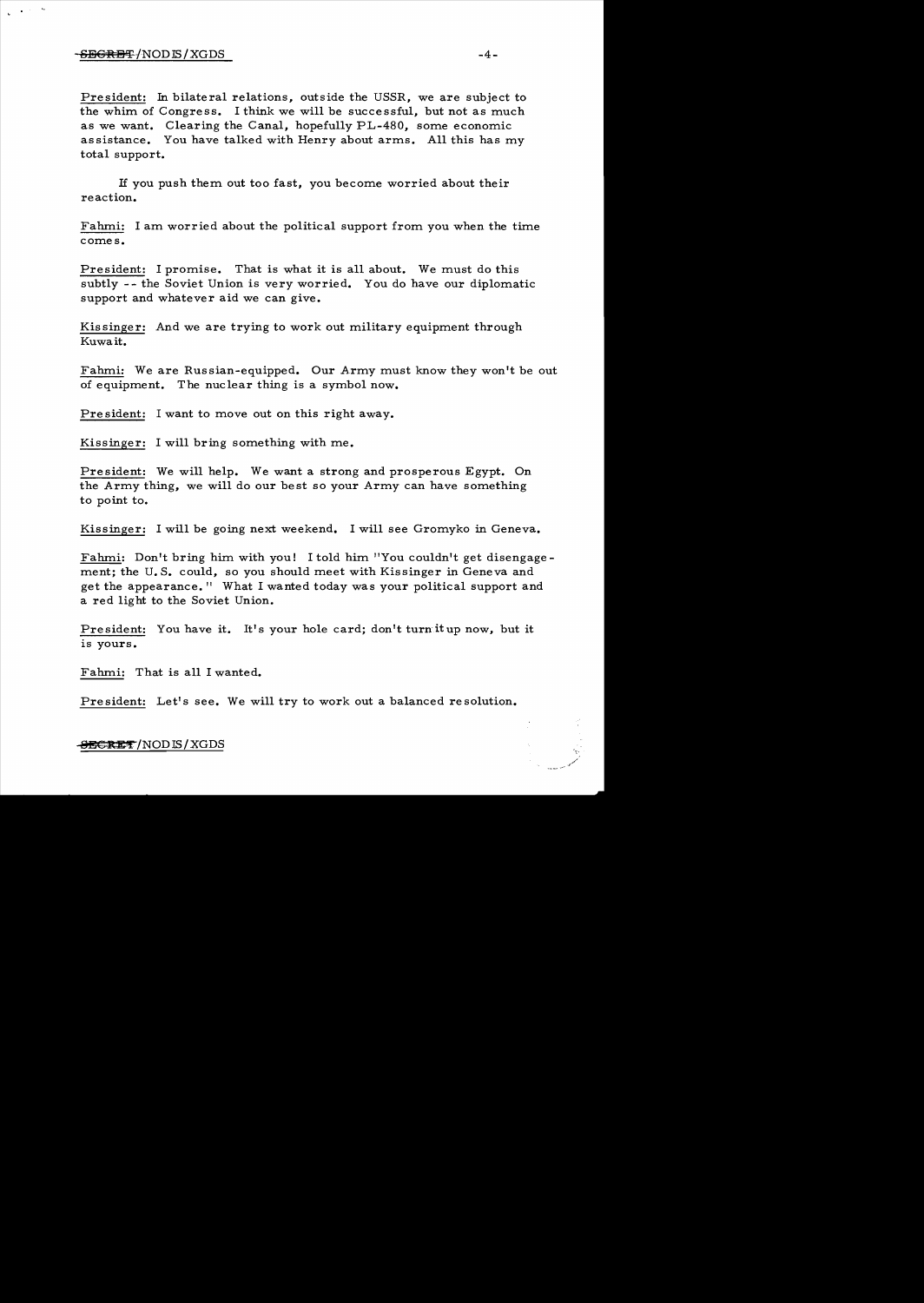#### SEGRE!¥ *INOD* 15! XGDS -5

 $\bullet$ 

 $\ddot{\phantom{1}}$ 

Kissinger: This whole terrorism was planned to sabotage the peace. It was a moderate response by Israeli standards.

Fahmi: Sorry, but you know I had to support Lebanon.

President: We understood.

Kissinger: We have agreed with Egypt on the Syrian line. The Israeli position is impossible. We are not delivering things but we're not saying anything. The problem is if we get in a fight on the resolution, it will remove pressure on the disengagement.

The British are trying to line up support, but the French are sabotaging us.

Fahmi: Why? They all ran after you.

President: They don't have a government. When are their elections?

Kissinger: May 5 and 19. Unless Mitterand wins by a majority.

[There was further discussion of the French election]

Fahmi: Rumors are the U. **S.** is supporting Mitterand.

President: Total nonsense.

Kissinger: The French are putting that out to the Arabs.

President: Tell President Sadat I admire him greatly and I won't let down someone who has been a great leader against great odds. Rely on me and let me work it out my own way.

We understand why you must use Lebanese and the Soviet Union.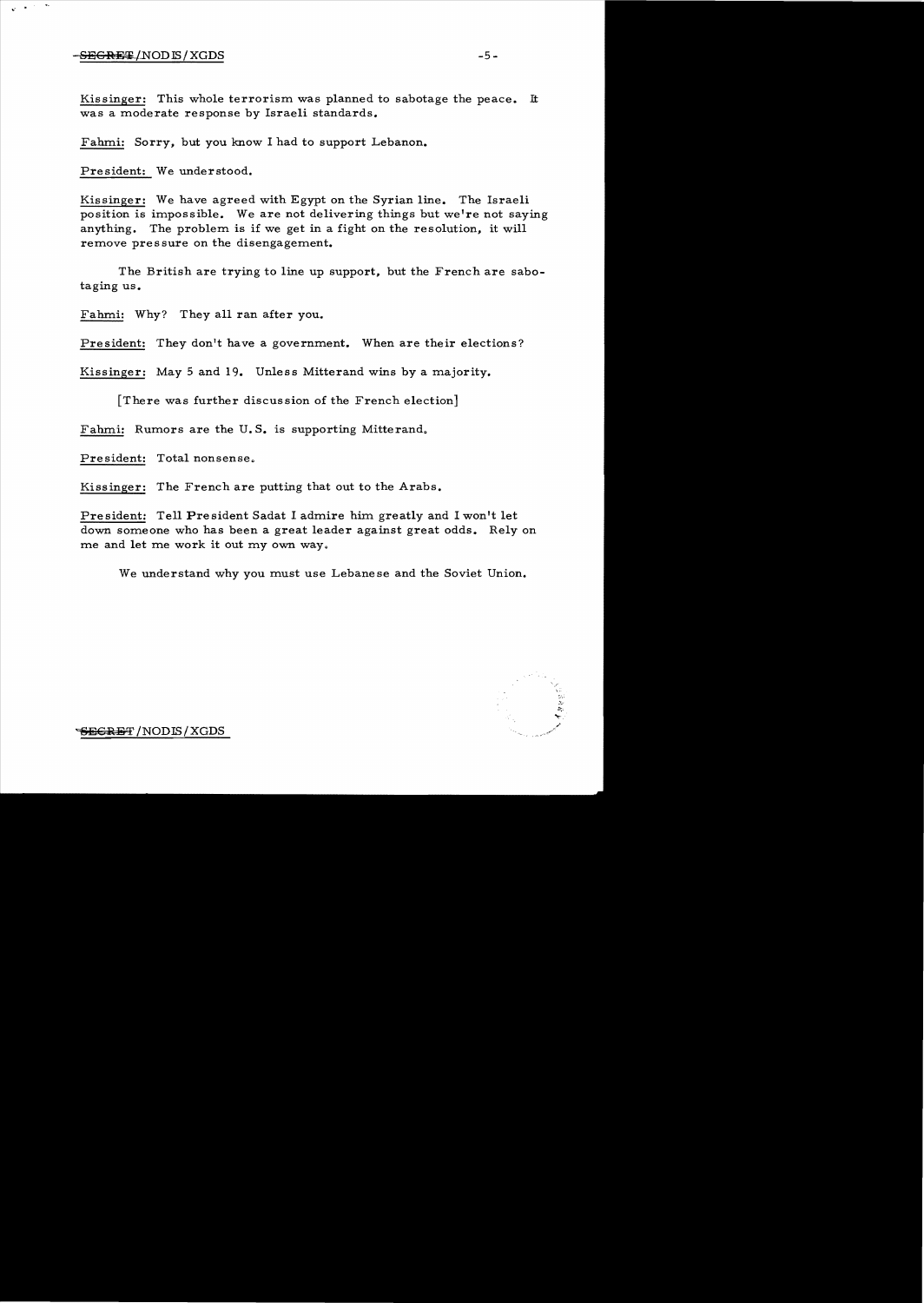MEMORANDUM

# THE WHITE HOUSE

WASHINGTON

-SEGRETYSENSITIVE/NODIS

#### MEMORANDUM OF CONVERSATION

PARTICIPANTS: Dr. Henry A. Kissinger, Secretary of State and Assistant to the President for National Security Affairs Ismail Fahmi, Minister of Foreign Affairs of Egypt Major General Brent Scowcroft, Deputy Assistant to the President for National Security Affairs

|  | DATE AND TIME: | Thursday, April 18, 1974 |  |  |
|--|----------------|--------------------------|--|--|
|  |                | 12:20 p.m.               |  |  |
|  |                |                          |  |  |

## PLACE: Secretary Kissinger's Office The White House

Kissinger: This we could support.

 $\frac{1}{2}$ 

**IEMO, 11/2498, STATE DEPT. GUIDELINES** 

E.O.12068.SEC.3.

**RISIO** 

DATE.

Fahmi: There was a previous one which went through.

Kissinger: We are having a massive problem with Israel because Golda and Dayan are on their way out. If we get into a fight on the resolution, I am lost with the Jewish community.

We are asking the Saudis to postpone the detente. We are getting the Lebanese down here.

Fahmi: On arms, only Sadat and I know, and Marwan who we use as a messenger. The Minister of War doesn't know. The Soviet Union is now offering more arms than we are asking. I said: "Why don't you give us the replacements you already promised?"

Kissinger: You could get arms from India and we could make it up in economic aid.

Fahmi: When will you deal with us openly?

SEGRET/SENSITIVE/XGDS

CLASSIFIED BY Henry A. Kissinger EXEMPT FROM GENERAL DECLASSIFICATION SCHEDULE OF EXECUTIVE ORDER 11652 EXEMPTION CATEGORY 5(b)(3) AUTOMATICALLY DECLASSIFIED ON Imp. to Det.

 $\mathcal{C}^*_{\mathcal{C}^*}$  :  $\mathcal{C}^*_{\mathcal{C}^*}$ " /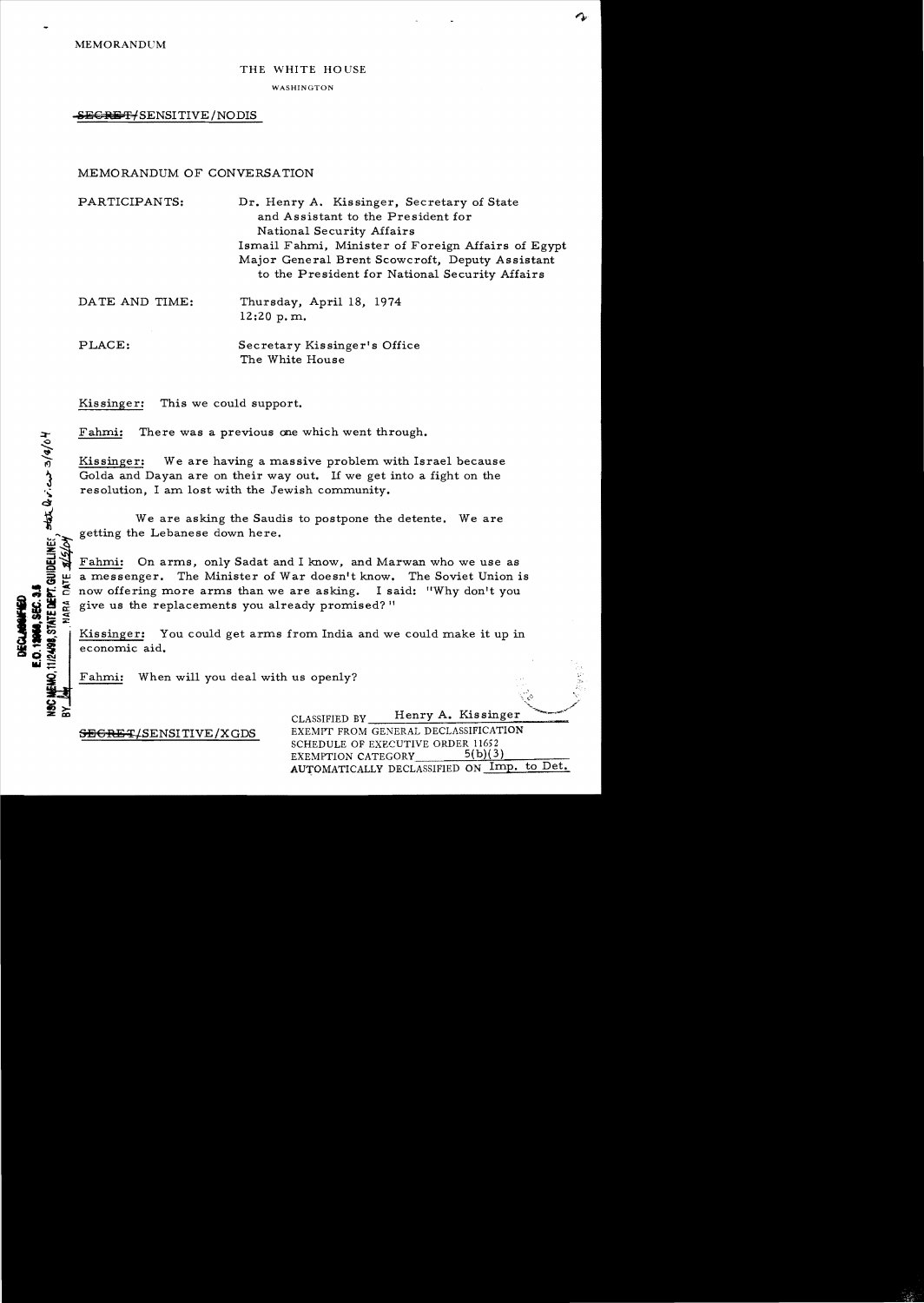#### external *I*SENSITIVE *X* GDS 2

Kissinger: The end of the year. First there has to be a Syrian disengagement. Then a next step with you. You can't afford a separate peace - or can you? I will talk to Sadat. Then we will start a military program.

1£ you get F -41 s into Saudi Arabia, you can train your pilots there.

If Israel had a Sadat, it would be a joy to work on this issue. The Israelis aren't so bright; they are minor league politicians. If I were Israel I would give Syria most of what they ask, and get Syria out of the war.

Fahmi: You would have a revolution in Iraq in a minute.

Kissinger: Can you get Syria to agree to Quneitra?

Fahmi: Yes. Asad hates the Russians.

Kissinger: Shihabi said they would try to overthrow the Iraqis.

Fahmi: If we can get a disengagement, then Sadat will move a little against the Soviet Union. But a disengagement must come first.

Don't even circulate your draft informally.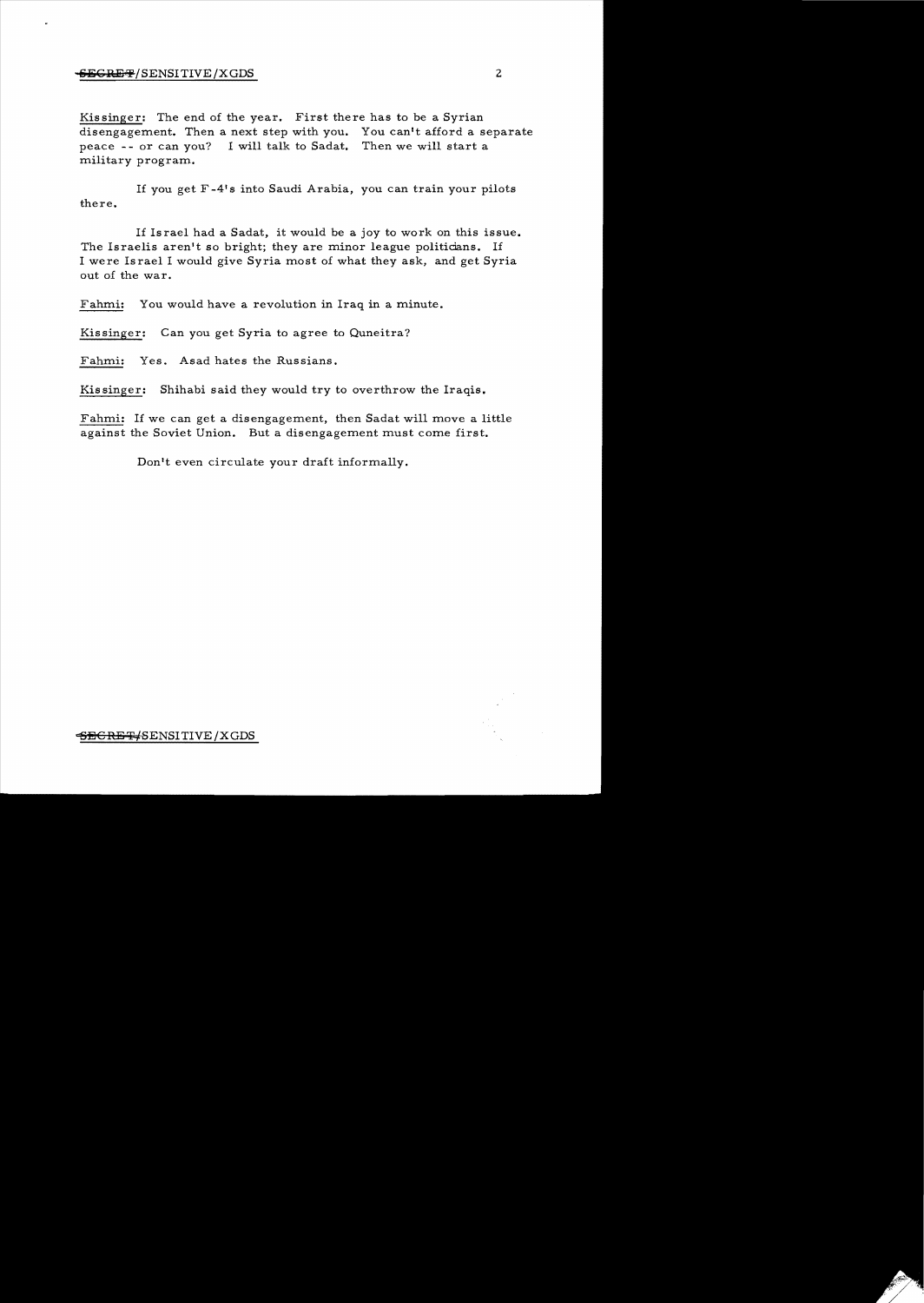V Pus/Fahmi /HAK  $1135$  18 Opm. 174 P This long tries pay you F yes, mont leme (ou nous Brandt coming Jes Hetold me, Himil 4 mg sympathetic K. Oppurente statementale which you + Solut We have Syrian polloin - very contressor at vous circle depend in pat on on confluence uf I, abidard und voe good promotorfut or gonerate and the dyposedt w/ propting more Don't inez, dont pepty. It's not coming. Tray be prélimite à real dising agement tots K yesterday alat s. C. le à descussion poing as on now, You withde privious Martinhois Saconse not borlomand. Un from à syson Kimisme bremischwat myssiber + exhems to IV will use it in desortating ury. They will the to prove Sadat mong motody can fince Utunia FM To marre to stranger position We have a drugt which we used him us). With chefaves by it? O marching all this is on about, to deliver = I. To do this cen have to note same stake of the of thousant some up to attacher + hetman<br>chertoggnome..... I spit strakischt caudin de ff, ma mond de numble **DECLABSIFIE** 

E.O. 12958, SEC. 3.5 NSC MEMO, 11/24/98, STATE DEPT. GUIDELINES State leview 3/9/04<br>3Y 14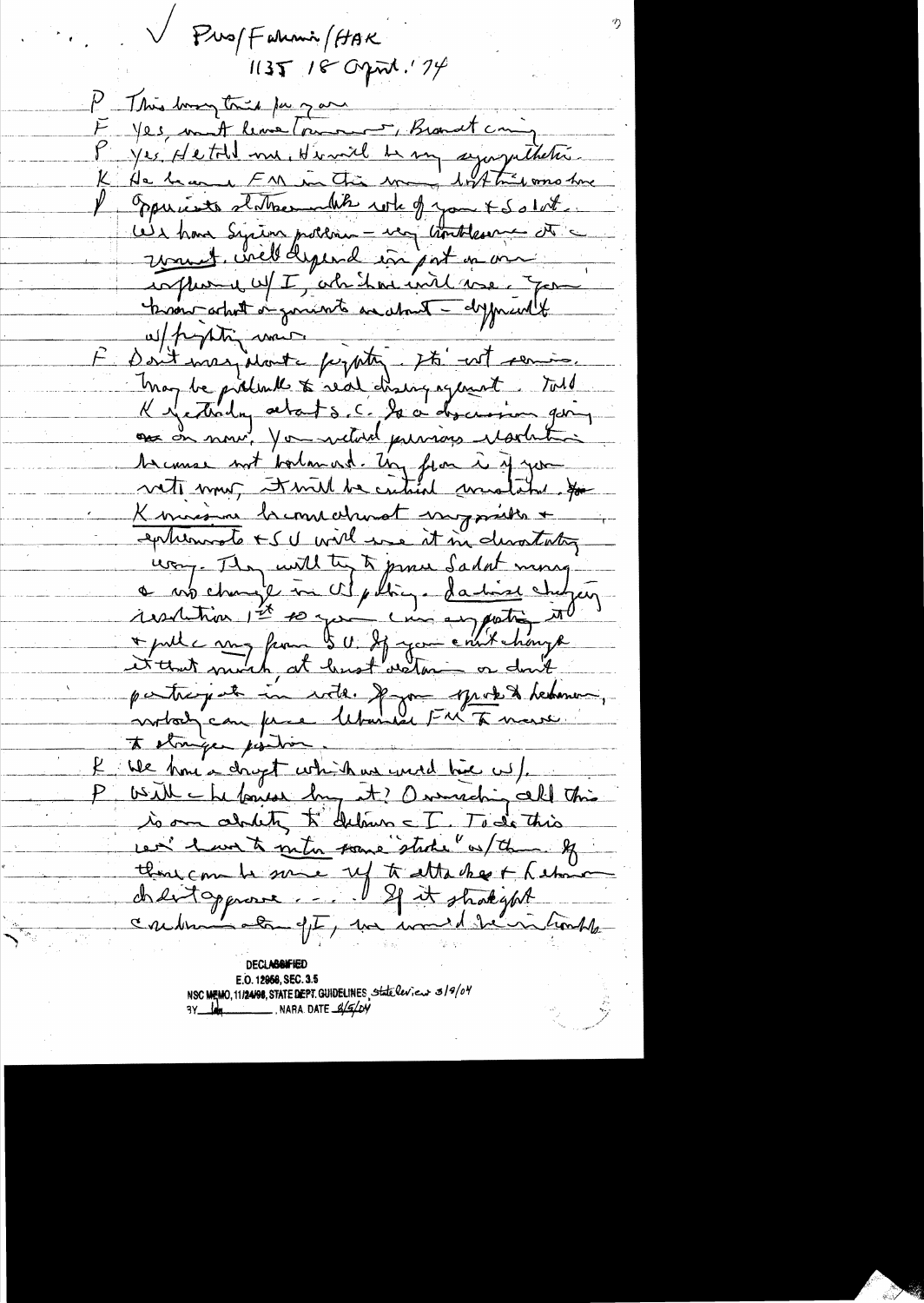I think they did engaged but un would to Fandy om didty & more tour on destre :<br>"Kapt werk ort certing Juniob Ceaches to put if we in a translave this meethof - FT und wholly many - my Layed But I to only one port fit potpos Familie 50 myssible I spokat à militaire de vitales us for chating w/ US K Ha said could have dont clouth as /I E Boot in to portom.  $K$  Fine where drif y dont preciel, ont & François<br>on colut you could do dremel petal  $K$  Dogamayer P Postparant vedlibe bot. But improved to helpful. Reachtin soldy conduction towned to trappen F Tratanty perhaps and may transmake SU traditions in the submission of your 2 E Dont sun 2 minuted une compranne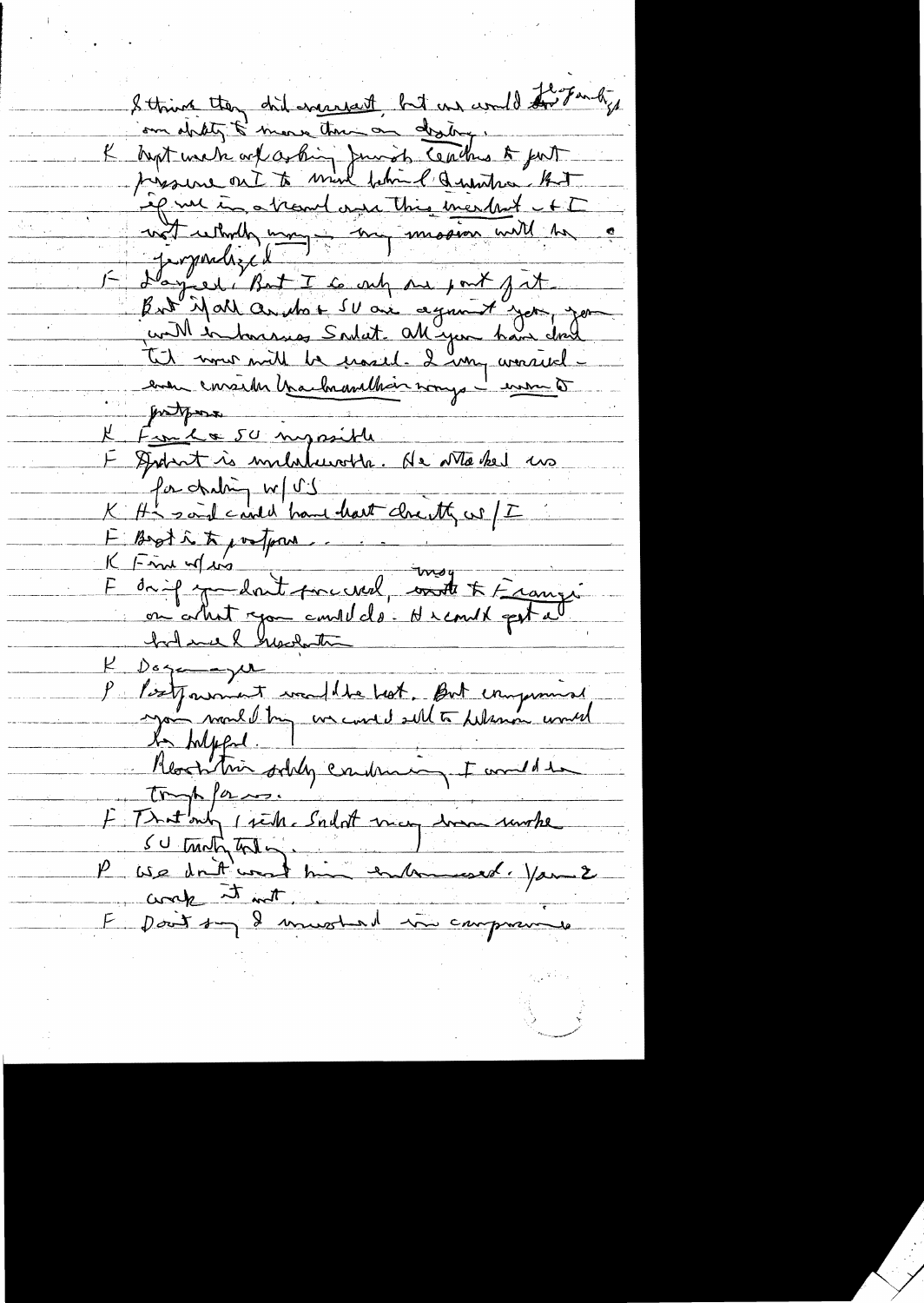K Sous 2013 in State baked that movem for P We are us for We cont internance sailont provides F We mont a change, but our on brasic environnement Thy how derning prochel Julanino This his to be hardled caupely Crayho SU long beffort. The problem is Taction. It get birthtat - we only any or has can more than. We industand you not time to 50 our Wintrow are determined : Hopert 3 hrs but w/ Garypa, 20 in Wacon, 400/B. I trying to be wind them but it is tonyle. I mit wonnied about what they cando in E, but They can move punkly & support coal + they<br>been think no. I sawe Sailet will shop other Commentery see part fors fortet in Possind & Any nort invitared, when they have past or reponsession against them in track and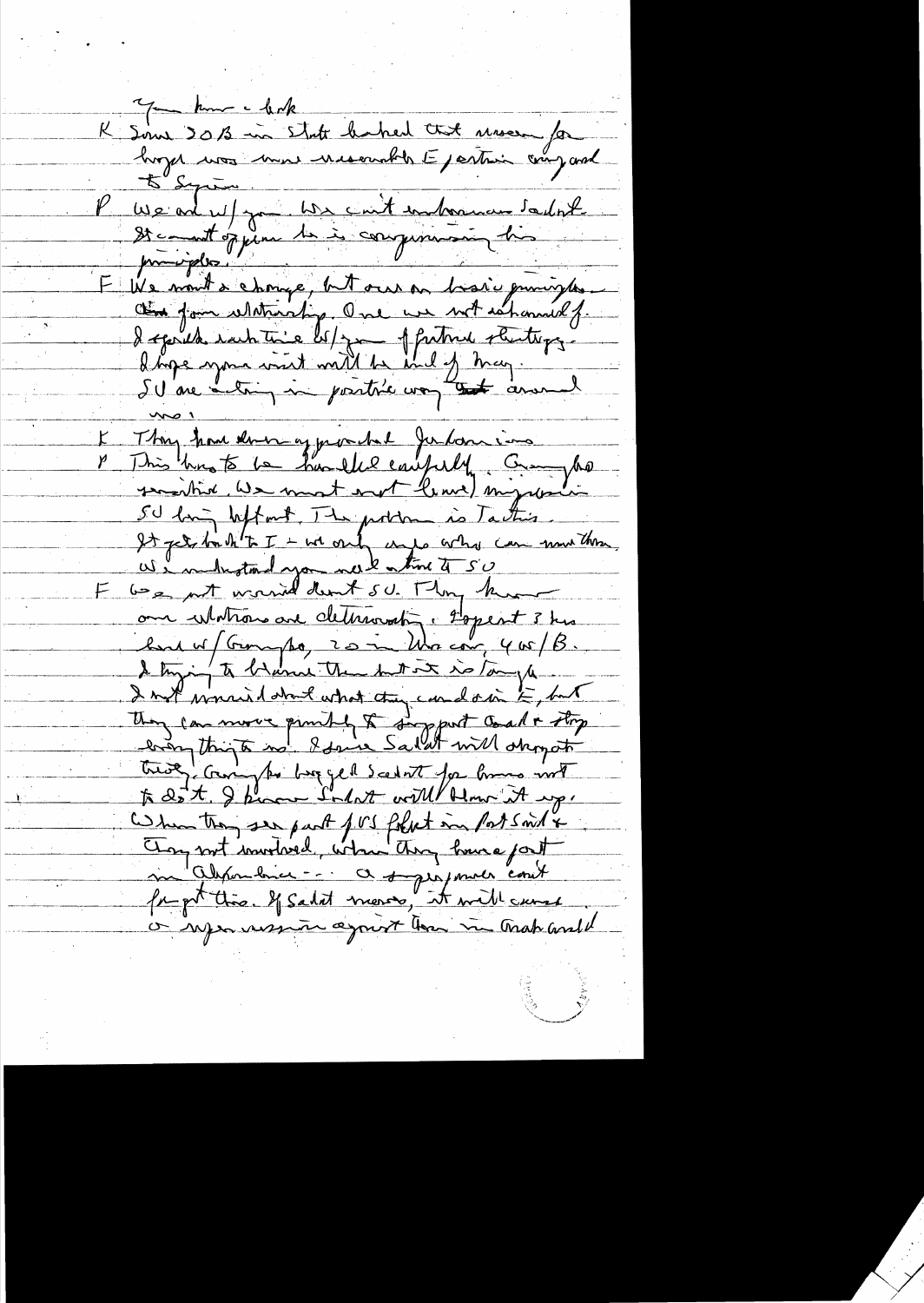bes royant that at jurger time for world holy Salut P took the entired ulation, ontark us IR and siget & which of Cong. Think we will la successful, but not as monted make wont Clemin Comal, hopefully Phil 60 drives all this his my Total Siggest. E I warred about potette al my put pour you where this counts Openior That is what it all chost Un of dathis subtly - SU was worsed for Al hand am dig suggest turkature of I want it more out outlies until any K good his something where. P C'es mill help. Un unit stra prosperont F<br>On Any thing we will do not so I grant to geing north watter ? will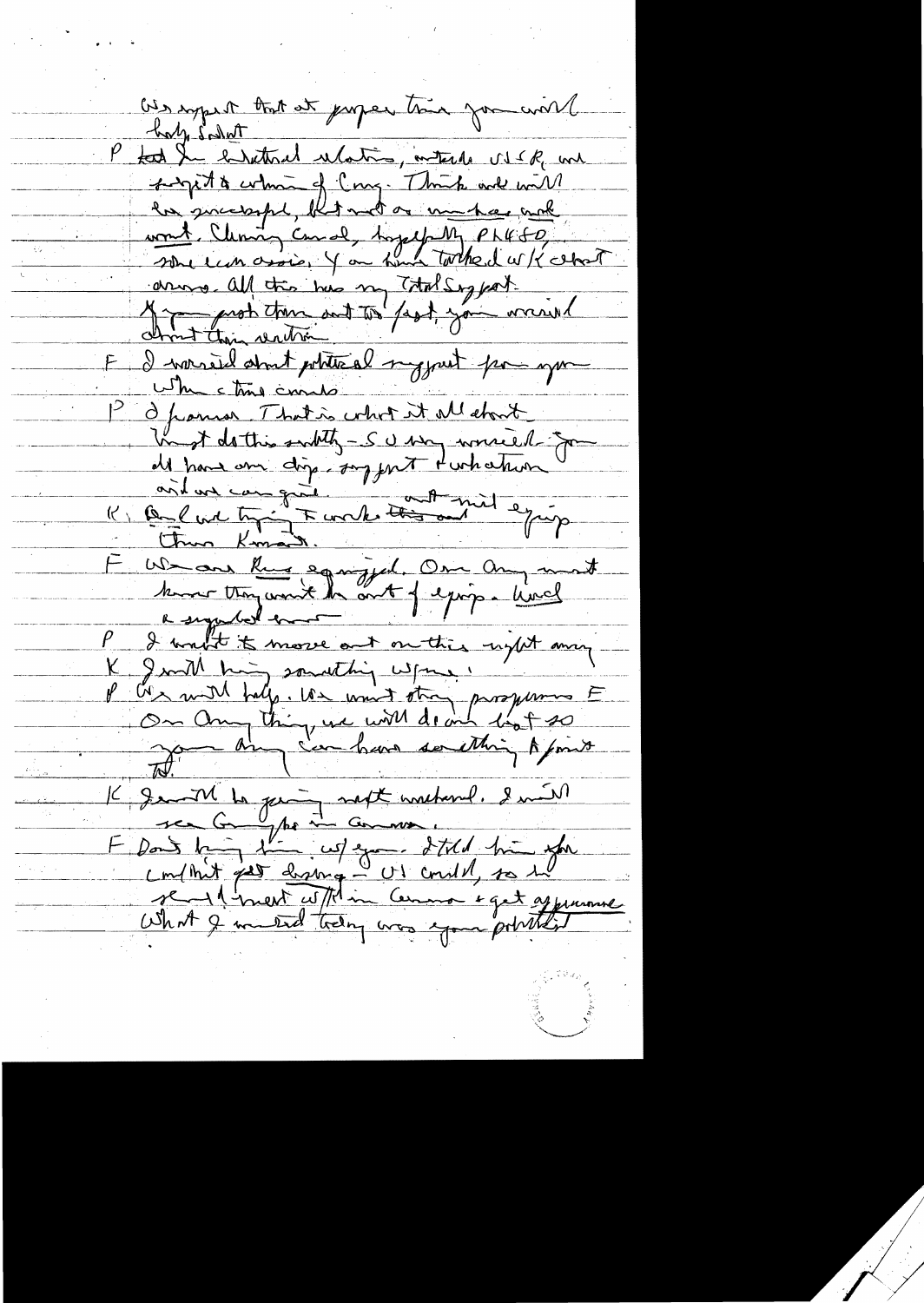pottiel respont au rel light P You know it It you hold can't Doit tren resolution K This whole Cennis was planette satellige F Som, but you know 8h wh pade suggest Whenon P (1) en have agreed will to on a system line. I<br>B (1) a have agreed will to one a system line. I<br>forming but not sony and his with deliverent<br>The get in fugation would not much the<br>Button of the sympathy of support, but F We inhighand. (Diamesien of the ) E Remois de US suggestin Mitterand K [ sun to one putting that and f ands. P. T.M Sarlat 's about him greatly & & won't lit. donne our who has lunch great unche against Vitout ma m'autres une investigation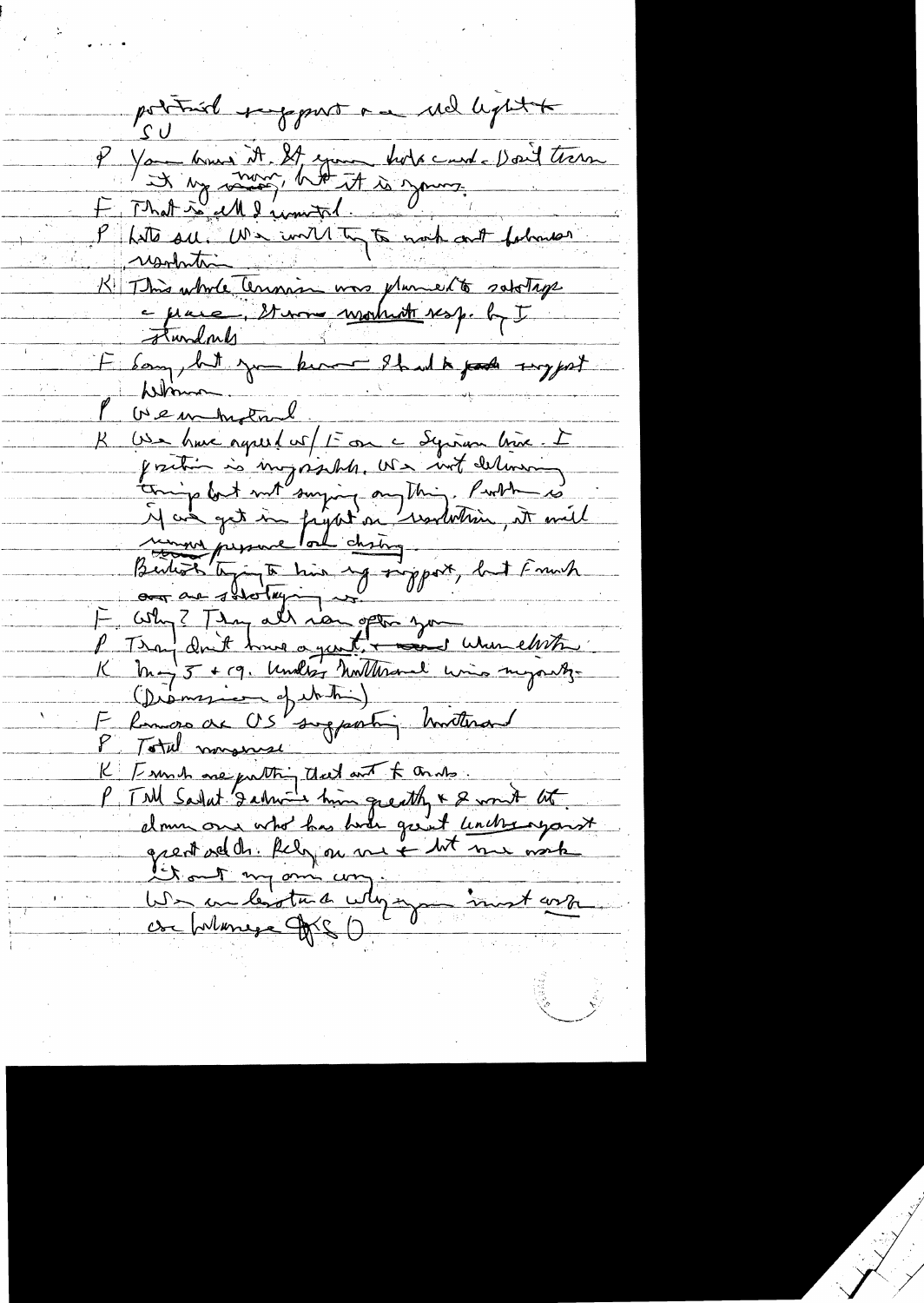Bundolptet new K/ Faturai 18 april 1220 1974 Re this meand support E Thin cross a privit and which what there K casa having mossime prot ce / I bremar colla ou resolution, lam lost us/ Jeangt com  $\overleftarrow{F}$ K We arthur Scrati & protegous detroite aveting tedernesse Homte Frank Park exegerates pu recentrir. F Ou amo, and Sadret & Moon, & Monera as mage. Unin of crop datant buon SC mow offering make comes than weaking. I smil why don't got give us upportunits aheady promised. / 10 - 10 mil 10 mil 10 mil It up in Legencial. F when will you fend w/ no openly?<br>K End of your, Find Symmetry Theme If you fet test inte S. A. you can train If I frank a Sakat, would be a joy to anche on this politicien. Il 2 mars I 8 mondelprie Syrie Konost f what they cook, + get syin aut de bonne K Can you get Syrin to excee to Chuntia

**DECLASSIFIED** E.O. 12956, SEC. 3.5 NSC MEMO, 11/24/98, STATE DEPT. GUIDELINES, state levices 3/3/04  $\_$  . Nara Date  $\_2$ /S/cm